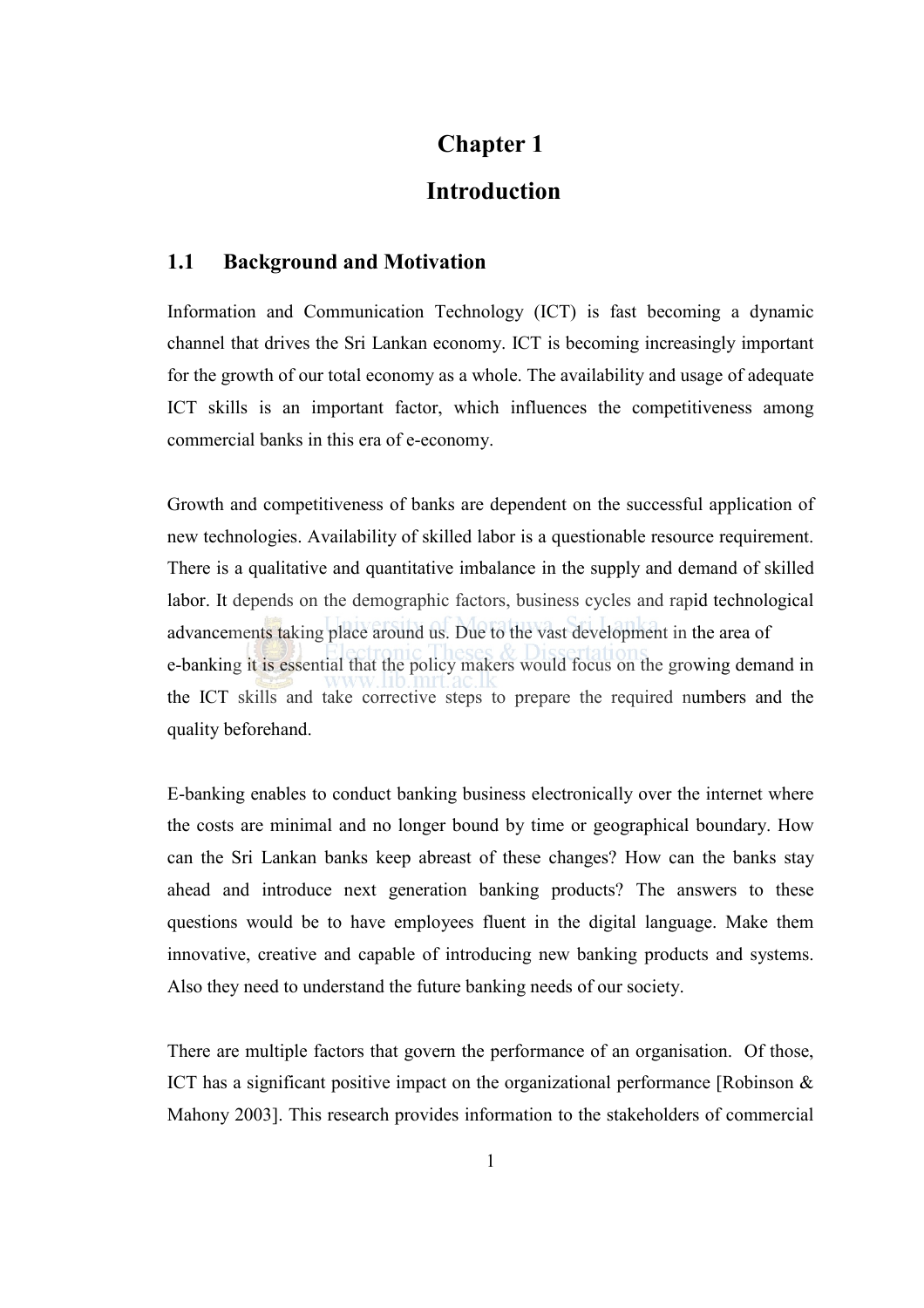banks, to allocate required funds for the much-needed ICT training on employees. At present, ICT literacy is not a pre requisite for recruitment to Banks. Also the internal promotions are based only on professional qualifications in economics, finance and banking. Further, ICT literacy level of the decision makers has a huge impact on the total customer satisfaction and thereby achieving growth in performance.

### 1.2 Problem Statement

Banks are spending huge sum of monies in acquiring ICT competence. They need to invest huge amounts in foreign currencies for hardware, software and soft skills. Also they invest money on training the banking staff and maintain and retain the group of knowledge workers. Do the banks gain the expected return on expenditure? Have they achieved the maximum value for money spent? Do they have a specific plan to collect the return? Also, does the bank prepare its full staff to accept ICT challenges and innovations?

# **1.3 Research Objectives** of Moratuwa, Sri Lanka.

The main objective of this research is to find out the impact of ICT usage on the branch performance with respect to a leading bank in Sri Lanka. The study attempts to answer the following questions:

- What is the impact of ICT usage on Bank branch performance?
- What is the level of ICT usage at branch level?
- What is the ICT literacy level of the banking staff?

It is required to make an effort to find answers to those questions from a research study.

#### 1.4 Scope

The research was carried out within a set of sample branches of a leading local bank in Sri Lanka. All the selected branches are of same grade and situated in the western province of the country.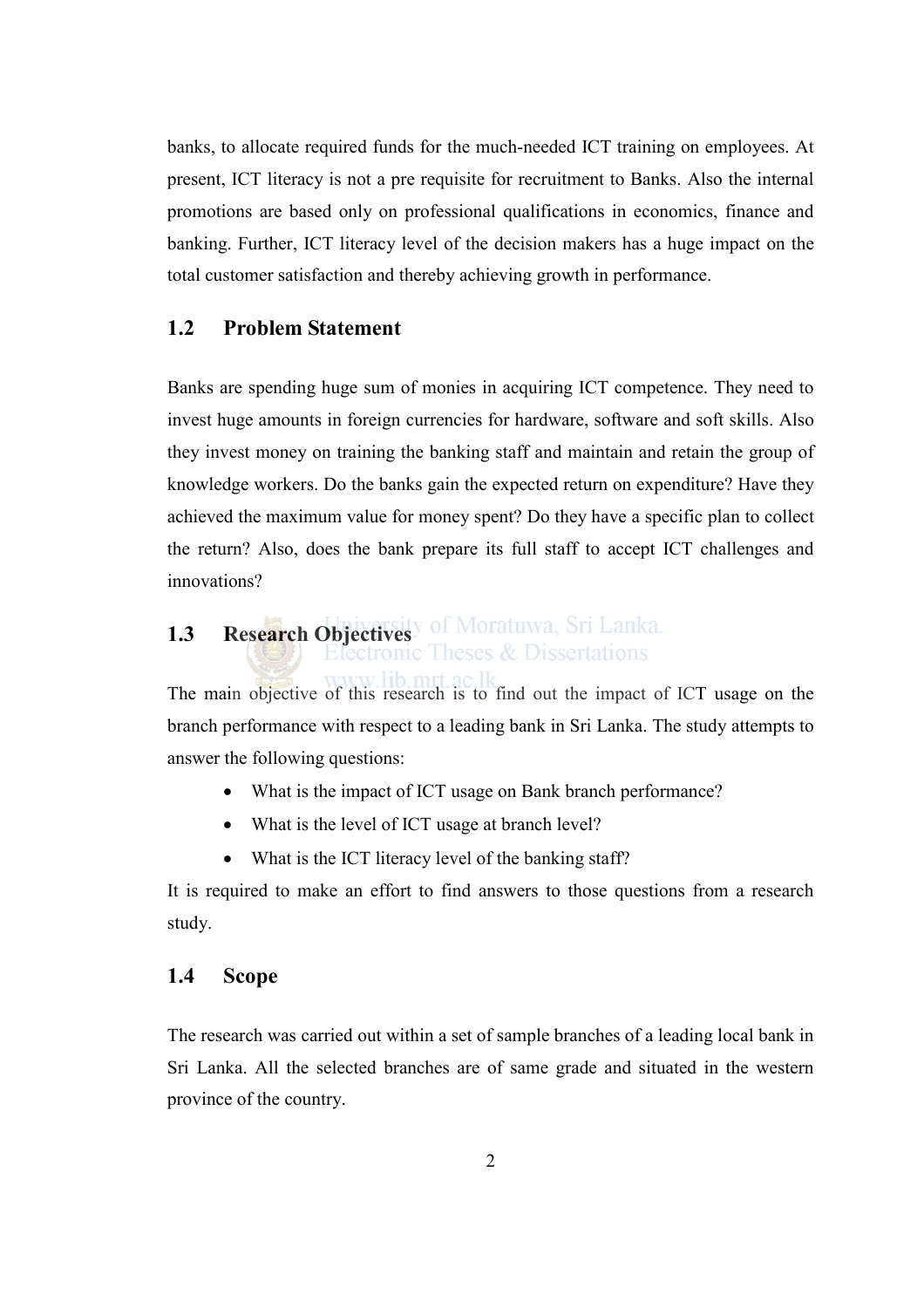## 1.5 Importance / Benefits of the Study

There are many factors governing the overall performance of banks. It is necessary to study all those factors and their effectiveness on the branch performance. In this era of e-banking ICT definitely plays a major role in performance. Almost all the banks in Sri Lanka are geared with complex ICT systems to handle various banking functionalities. Banks are investing huge amounts of foreign currency on ICT implementations. Branches do use those functionalities provided by the central core banking applications. However the usage of ICT at the branch other than the main core banking application is lower than it should be. And it is necessary to motivate and encourage branch managers and the staff to be equipped with ICT skills to use ICT in a broader way.

Organisations can use the results from this research for better assessment on resource utilisation. Using the experience in banking and ICT industry it is important to carry out this type of research for the benefit of banks in the country in general and ultimately for the benefit of the entire nation. **Dissertations** 

www lib mrt ac lk

## 1.6 Structure of the Dissertation

□ Chapter 1 : Introduction

This chapter mainly focuses on background of the study and what made the author to study this area as her MBA IT degree research. Research problems, Scope and objectives are also discussed.

#### Chapter 2: Literature Survey

Surrveys literature on ICT in banking sector and the bank branch performance. Most of the frameworks adopted by previous research studies are discussed.